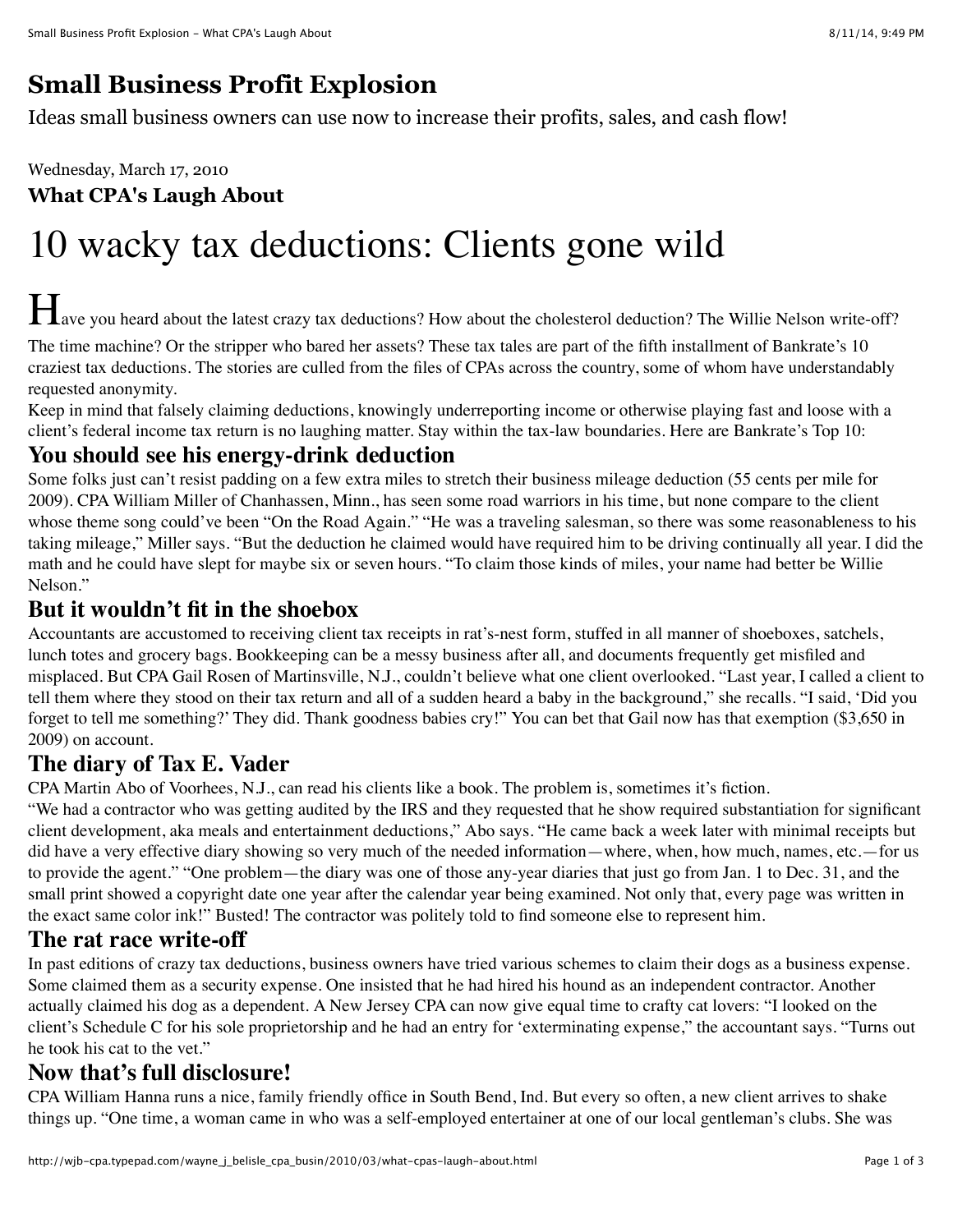inquiring about deducting the cost of her tattoo," he says. "Before I even had a chance to respond, the next thing I knew she had turned around and dropped trou and was showing me the tattoo to determine whether or not it was going to be deductible!" Once Hanna recovered, he explained that the tattoo in question was not deductible because it is not unique to her business. "Their work clothes, such as they are, are deductible because they are specific to their business; they aren't everyday street clothes that you would wear to Kmart or Target. But you could have a tattoo and not be in that business," Hanna says. "On the other hand, if she'd used a boa constrictor in her show, she could deduct the cost of it."

#### **Speaking of unmentionables...**

As long as we're on the topic, an Oklahoma CPA had sent his condolences to a close client who had just lost his wife following a long battle with cancer. "My grief poured out for the family and I respected his great strength," he said. But as the CPA found out, grief can take some strange turns. "My sympathy and respect vaporized quite quickly when the surviving spouse showed up in my office to get his tax return prepared the next spring," the CPA says. "His charitable deductions included a list of all the deceased's bras and panties priced quite liberally." Not only did the client claim the deductions— the IRS allowed them.

## **If I'd only had a time machine**

Walt Hatter, a Fort Worth, Texas, CPA, had heard some tall tales from taxpayers fishing for ways to write off their hobby. But one client beat them all. "I had a dentist client who came in and said he was in the fishing guide business," Hatter said. "I said, 'Are you serious?' I didn't believe him. He had to show me that he tried to make money at it." When the dentist explained that he'd printed business cards, advertised for customers in magazines and devoted two days a week to his new enterprise, Hatter went against his instincts and agreed to allow him to file for a \$9,000 loss and depreciate his equipment. Fortunately, the dentist was on the "deduct now, live the dream later" plan. "What's funny is, this guy actually retired from being a dentist and went into guiding full time. It was a good lesson to me."

#### **To take an accurate pulse, of course!**

Most of us don't know the technical terms for the gadgets and gizmos in a doctor's bag, right? So you can understand how Dallas CPA S. Miguel Reyna felt when he was asked to examine the tax return of a physician being audited by the IRS. "After reviewing his list of assets, we asked specifically, 'What is this "time monitoring system" listed on your books?'" Reyna says. "He stammered a bit, then raised his shirt sleeve to point to his big sparkling Rolex!

#### **Or we could simply deduct your cardiologist...**

When you travel for a living, it's easy to forget a minor detail about the various business lunches and dinners you attend. Then again, some restaurants are more conducive to accurate record-keeping than others, as Dallas CPA Ken Sibley found out. "We had an outside salesman client who ate more than two-thirds of his 'meals' at Hooters, but forgot who he entertained and what the business purpose of the meeting was," he says. Perhaps he was in the control group for a new cholesterol-lowering drug.

## **Clearly, she was not an Aggie**

Forgive Donna Wesling's city upbringing. The Austin, Texas, CPA admits she wasn't raised around livestock, which provided this moment of enlightenment when she was an accountant newbie transplanted to farm country. "Back then, there was the Investment Tax Credit (that) allowed for investment in new property," she says. "One of our clients bought a herd of steers and I took investment credit on them when I prepared the return. "The CPA who reviewed the return called me to his office and told me I could not take the credit on steers. When I asked him why, he responded that you could only take the credit on breeding stock. To which I responded, 'So?' "He asked me if I knew what a steer was, and when I said I knew it was some sort of cow, he was too embarrassed to explain the process of how male cattle become steers. "The things they don't teach you in college!"

#### *The Tax Strategist*, April 2010 Wednesday, March 17, 2010 in [Accounting & Bookkeeping,](http://wjb-cpa.typepad.com/wayne_j_belisle_cpa_busin/accounting_bookkeeping/) [Other](http://wjb-cpa.typepad.com/wayne_j_belisle_cpa_busin/other/) | [Permalink](http://wjb-cpa.typepad.com/wayne_j_belisle_cpa_busin/2010/03/what-cpas-laugh-about.html)

#### **TrackBack**

TrackBack URL for this entry: http://www.typepad.com/services/trackback/6a00d8354c0d2669e201310fb16a61970c